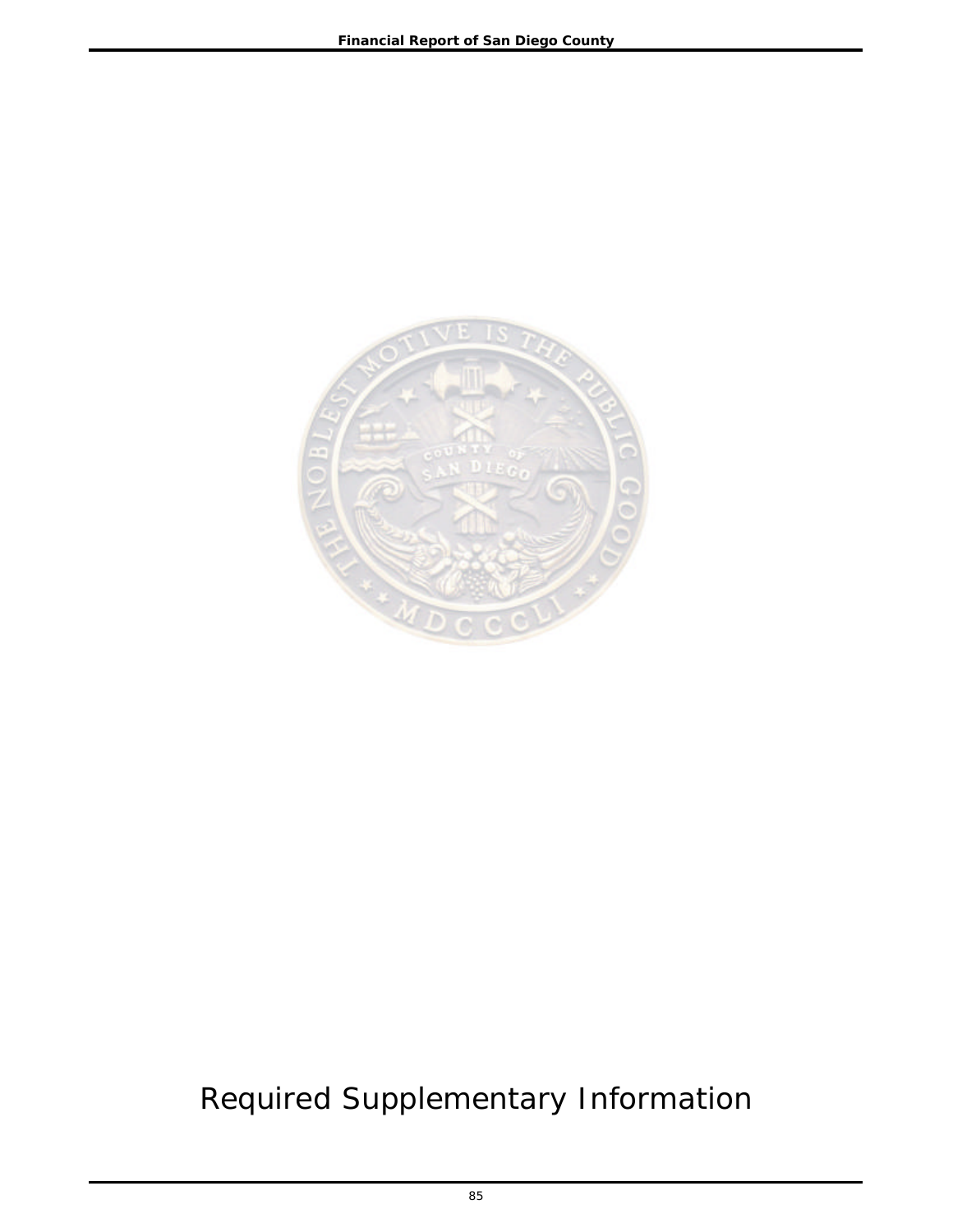# **SCHEDULE OF REVENUES, EXPENDITURES, AND CHANGES IN FUND BALANCES-BUDGET AND ACTUAL GENERAL FUND Year Ended June 30, 2002 (In Thousands)**

|                                          |               |                         | Actual           | Variance   |
|------------------------------------------|---------------|-------------------------|------------------|------------|
|                                          |               |                         | Amounts          | with Final |
|                                          |               | <b>Budgeted Amounts</b> | <b>Budgetary</b> | Budget-    |
|                                          | Original      | Final                   | <b>Basis</b>     | Pos (Neg)  |
| <b>Revenues</b>                          |               |                         |                  |            |
| Taxes                                    | \$<br>355,006 | 353,449                 | 369,199          | 15,750     |
| Licenses, permits and franchises         | 25,881        | 25,928                  | 28,250           | 2,322      |
| Fines, forfeitures and penalties         | 26,824        | 26,824                  | 33,978           | 7,154      |
| Revenue from use of money and property   | 20,822        | 23,072                  | 21,966           | (1, 106)   |
| Aid from other governmental agencies:    |               |                         |                  |            |
| State                                    | 888,580       | 933,181                 | 646,680          | (286, 501) |
| Federal                                  | 415,817       | 437,164                 | 495,775          | 58,611     |
| Other                                    | 45,383        | 47,797                  | 43,150           | (4,647)    |
| Charges for current services             | 188,346       | 194,952                 | 210,908          | 15,956     |
| Other revenue                            | 20,745        | 31,676                  | 37,092           | 5,416      |
| <b>Total revenues</b>                    | 1,987,404     | 2,074,043               | 1,886,998        | (187, 045) |
|                                          |               |                         |                  |            |
| <b>Expenditures</b>                      |               |                         |                  |            |
| Current:                                 |               |                         |                  |            |
| General                                  | 223,276       | 237,607                 | 157,779          | 79,828     |
| Public protection                        | 799,376       | 863,830                 | 798,964          | 64,866     |
| Public ways and facilities               | 5,592         | 6,041                   | 5,093            | 948        |
| Health and sanitation                    | 573,524       | 610,606                 | 538,078          | 72,528     |
| Public assistance                        | 807,369       | 873,088                 | 766,759          | 106,329    |
| Education                                | 570           | 588                     | 475              | 113        |
| Recreational and cultural                | 18,052        | 19,467                  | 16,622           | 2,845      |
| Debt service                             | 5,495         | 5,495                   | 5,495            |            |
| <b>Total expenditures</b>                | 2,433,254     | 2,616,722               | 2,289,265        | 327,457    |
|                                          |               |                         |                  |            |
| Excess of revenues over                  |               |                         |                  |            |
| (under) expenditures                     | (445, 850)    | (542, 679)              | (402, 267)       | (140, 412) |
|                                          |               |                         |                  |            |
| <b>Other Financing Sources (Uses)</b>    |               |                         |                  |            |
| Sale of capital assets                   | 230           | 230                     |                  | (230)      |
| Transfers in                             | 436,631       | 481,139                 | 466,729          | (14, 410)  |
| Transfers (out)                          | (173, 551)    | (217, 508)              | (210, 858)       | 6,650      |
| Encumbrances, beginning of year          |               | 99,848                  | 99,848           |            |
| Total other financing                    |               |                         |                  |            |
| sources (uses)                           | 263,310       | 363,709                 | 355,719          | (7,990)    |
|                                          |               |                         |                  |            |
| Net change in fund balance               | (182, 540)    | (178, 970)              | (46, 548)        | 132,422    |
|                                          |               |                         |                  |            |
| <b>Fund Balances - Beginning of Year</b> | 182,540       | 373,908                 | 373,908          |            |
| Increase (decrease) in:                  |               |                         |                  |            |
| Reserve for inventory of                 |               |                         |                  |            |
| Materials and supplies                   |               |                         | (266)            | (266)      |
| Fund balances - end of year              | $\frac{1}{2}$ | 194,938                 | 327,094          | 132,156    |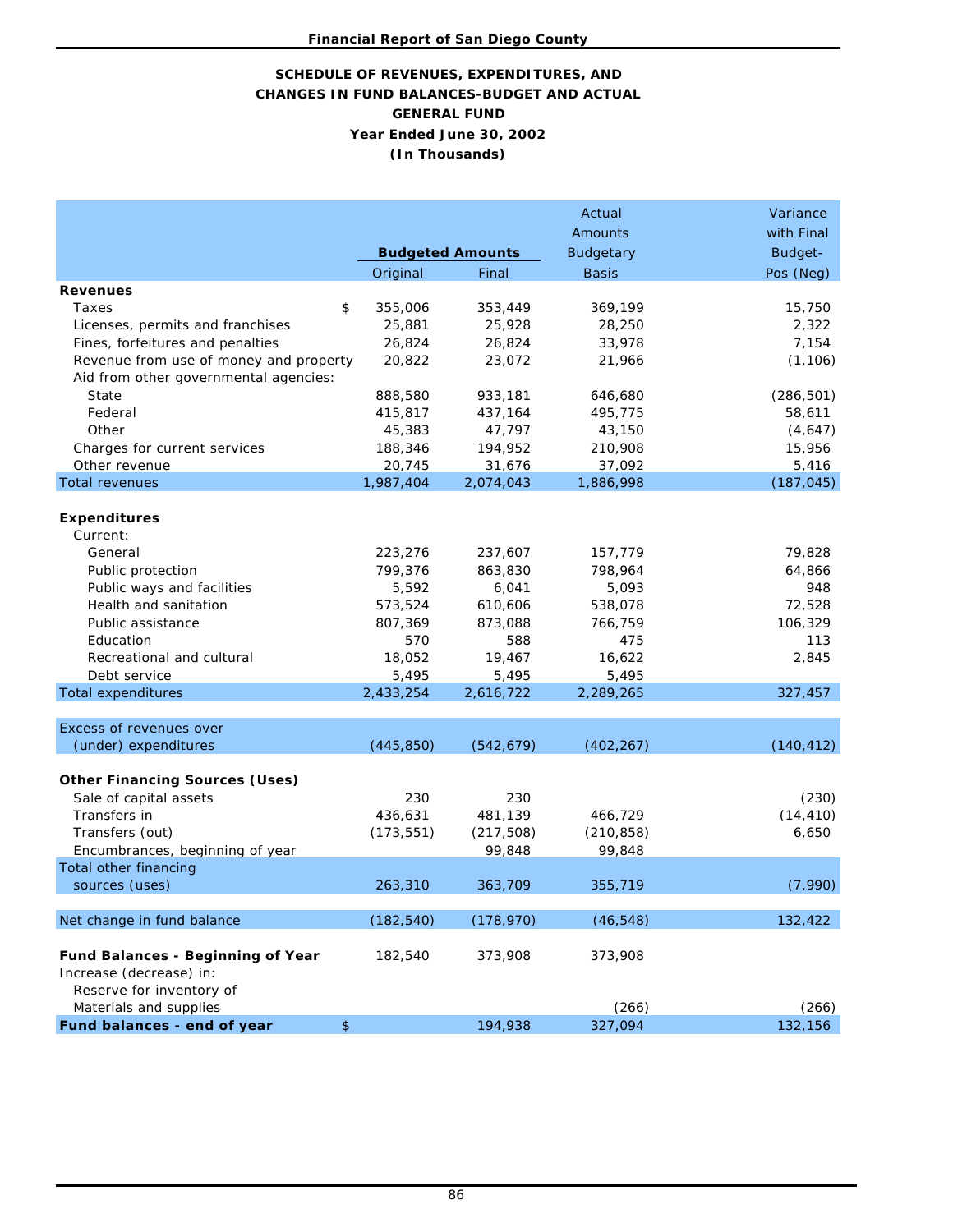## **GENERAL FUND Year Ended June 30, 2002 (In Thousands) SCHEDULE OF REVENUES, EXPENDITURES, AND CHANGES IN FUND BALANCES-BUDGET AND ACTUAL**

Explanation of differences between budget to actual comparison schedule using the operating statement format and GAAP revenues and expenditures

#### **REVENUES:**

| Actual amounts (budgetary basis) "available for appropriation" from<br>budgetary comparison schedule | \$1,886,998 |
|------------------------------------------------------------------------------------------------------|-------------|
| Differences-budget to GAAP                                                                           |             |
| Adjustment to cash for fair market value                                                             | 54          |
| Total revenues as reported on the statement of revenues,                                             |             |
| expenditures, and changes in fund balance-governmental                                               | 1,887,052   |
|                                                                                                      |             |
| <b>EXPENDITURES:</b>                                                                                 |             |
| Actual amounts (budgetary basis) "total charges to appropriation"                                    |             |
| from budgetary comparison schedule                                                                   | 2,289,265   |
| Differences-budget to GAAP                                                                           |             |
| Year end encumbrances are added tp actuals for                                                       |             |
| budgetary basis but not included in GAAP                                                             | (47, 643)   |
| Total expenditures as reported on the statement of revenues,                                         |             |
| expenditures, and changes in fund balance - governmental fund                                        | 2,241,622   |
|                                                                                                      |             |
| OTHER FINANCING SOURCES (USES):                                                                      |             |
| Actual amounts (budgetary basis) from budgetary                                                      |             |
| comparison schedule                                                                                  | 355,719     |
| Differences - budget to GAAP                                                                         |             |
| Transfer Out - year end encumbrances are added                                                       |             |
| to actuals transfers out for budgetary basis but                                                     |             |
| not included in GAAP                                                                                 | 51,033      |
| Beginning of Year encumbrances are included in                                                       |             |
| budget in the budgetary basis but not included                                                       |             |
| for GAAP                                                                                             | (99, 848)   |
| Total other financing sources (uses) as reported on the statement of revenues,                       |             |
| expenditures, and changes in fund balances - governmental funds                                      | \$306,904   |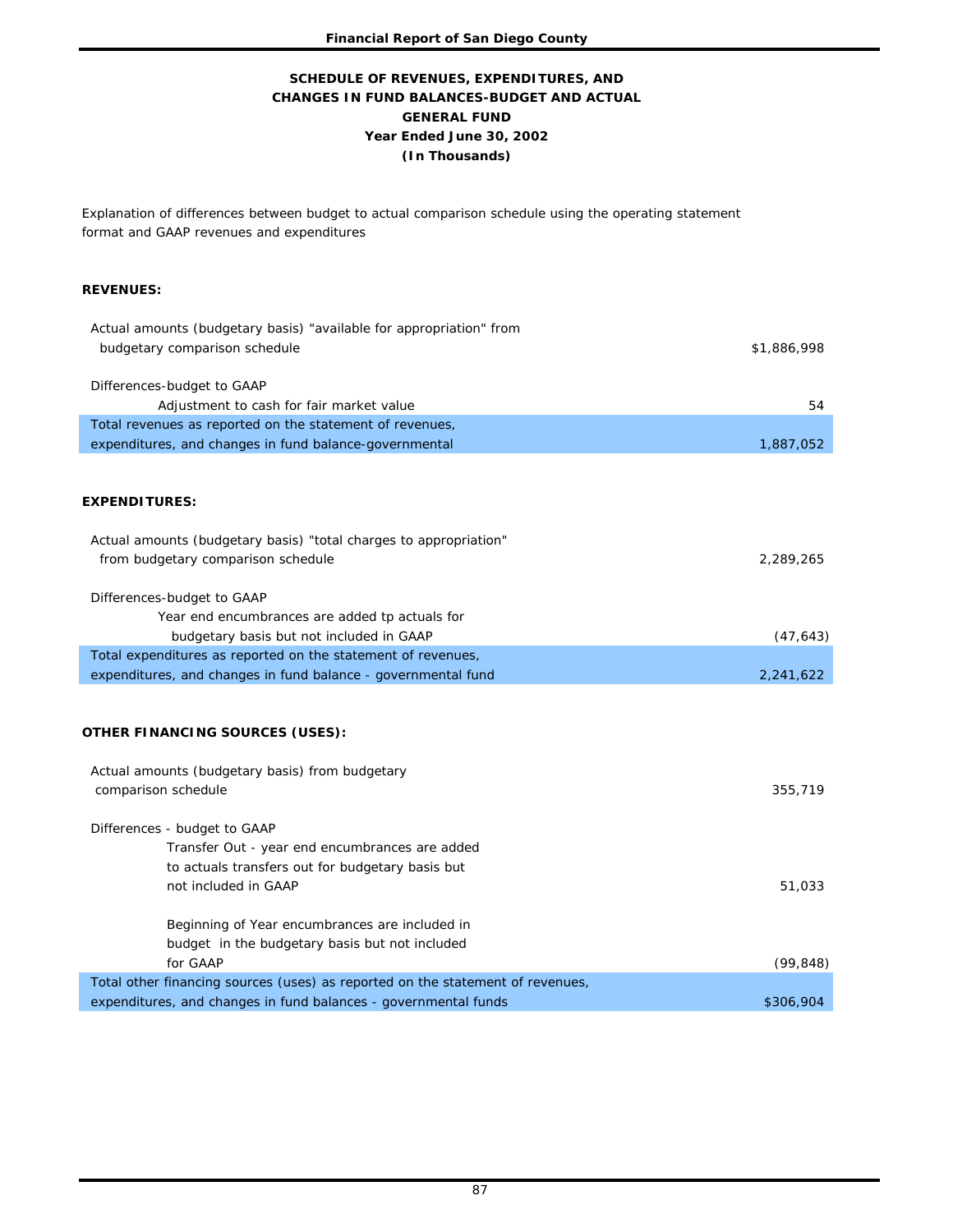## **TOBACCO SECURITIZATION SCHEDULE OF REVENUES, EXPENDITURES, AND CHANGES IN FUND BALANCES-BUDGET AND ACTUAL Year Ended June 30, 2002 (In Thousands)**

|                                           |                         |           | Actual<br>Amounts | Variance<br>with Final |
|-------------------------------------------|-------------------------|-----------|-------------------|------------------------|
|                                           | <b>Budgeted Amounts</b> |           | <b>Budgetary</b>  | Budget-                |
|                                           | Original                | Final     | <b>Basis</b>      | Pos (Neg)              |
| <b>Revenues:</b>                          |                         |           |                   |                        |
| Revenue from use of money and property \$ |                         |           | 2,720             | 2,720                  |
| Other revenue                             | 29,400                  | 29,400    | 411,913           | 382,513                |
| <b>Total revenues</b>                     | 29,400                  | 29,400    | 414,633           | 385,233                |
|                                           |                         |           |                   |                        |
| <b>Expenditures:</b>                      |                         |           |                   |                        |
| <b>Total expenditures</b>                 |                         |           |                   |                        |
|                                           |                         |           |                   |                        |
| Excess of revenues over                   |                         |           |                   |                        |
| (under) expenditures                      | 29,400                  | 29,400    | 414,633           | 385,233                |
|                                           |                         |           |                   |                        |
| <b>Other Financing Sources (Uses):</b>    |                         |           |                   |                        |
| Transfers (out)                           | (29, 400)               | (29, 400) | (27, 261)         | 2,139                  |
| Total other financing                     |                         |           |                   |                        |
| sources (uses)                            | (29, 400)               | (29, 400) | (27, 261)         | 2,139                  |
|                                           |                         |           |                   |                        |
| Excess of revenues over (under)           |                         |           |                   |                        |
| expenditures and other                    |                         |           |                   |                        |
| financing sources (uses)                  |                         |           | 387,372           | 387,372                |
|                                           |                         |           |                   |                        |
| Fund Balances - Beginning of Year         |                         |           |                   |                        |
| <b>Fund Balances - End of Year</b>        | \$                      |           | 387,372           | 387,372                |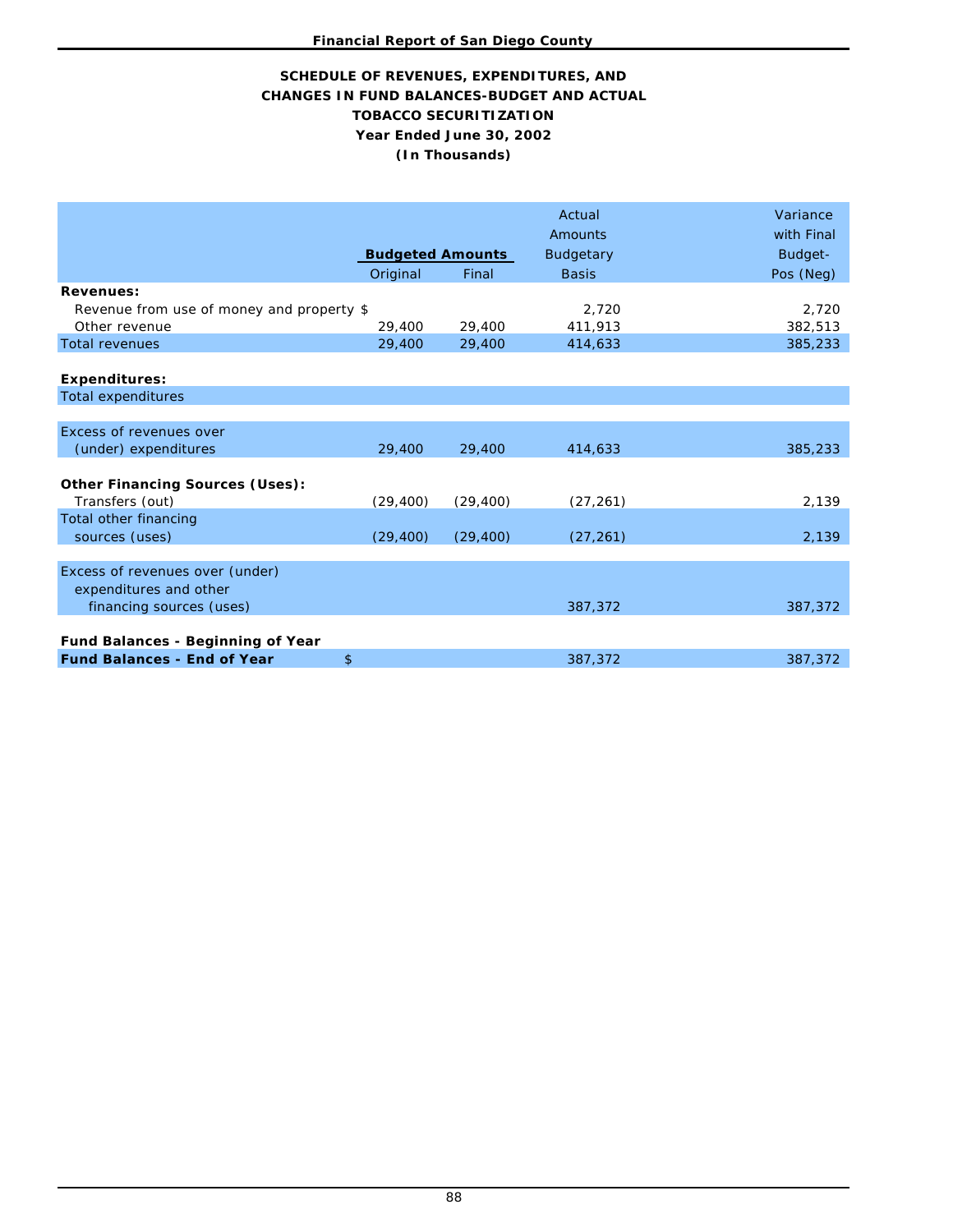## **TOBACCO SECURITIZATION Year Ended June 30, 2002 (In Thousands) SCHEDULE OF REVENUES, EXPENDITURES, AND CHANGES IN FUND BALANCES-BUDGET AND ACTUAL**

Explanation of differences between budget to actual comparison schedule using the operating statement format and GAAP revenues and expenditures

#### **REVENUES:**

| Actual amounts (budgetary basis) "available for appropriation" from |           |
|---------------------------------------------------------------------|-----------|
| budgetary comparison schedule                                       | \$414,633 |
|                                                                     |           |
| Differences-budget to GAAP                                          |           |
| Adjustment to cash for fair market value                            | 10        |
| Total revenues as reported on the statement of revenues,            |           |
| expenditures, and changes in fund balance-governmental              | \$414,643 |
|                                                                     |           |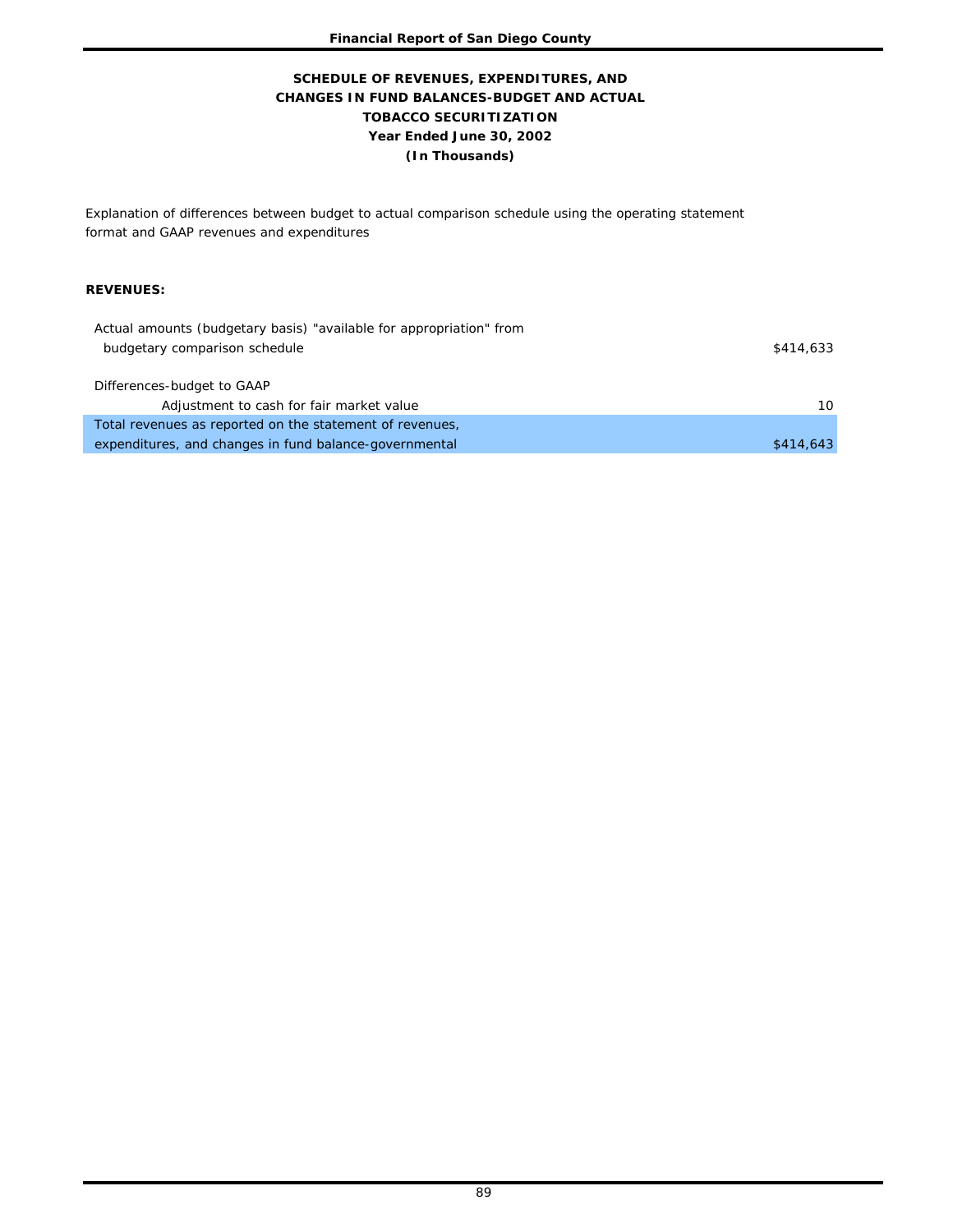# **NOTES TO REQUIRED SUPPLEMENTARY INFORMATION Year Ended June 30, 2002**

# **Budgetary Information**

### **General Budget Policies**

An operating budget is adopted each fiscal year for the governmental funds. Annual budgets are not required to be adopted for SANCAL, a non-profit corporation. Unencumbered appropriations for the governmental funds lapse at fiscal year-end. Encumbered appropriations are carried forward to the subsequent fiscal year. Budgets for the governmental funds are adopted on a basis of accounting that is different from generally accepted accounting principles.

The major areas of differences are as follows:

Encumbrance accounting is employed in governmental funds. Encumbrances (e.g., purchase orders, contracts) are reported as budgeted expenditures in the year the commitment to purchase is incurred. For GAAP purposes in the fund financial statements, encumbrances outstanding at fiscal year-end are reported as reservations of fund balances and do not constitute expenditures and liabilities, because the appropriations for these commitments will be carried forward and the commitments honored in the subsequent fiscal year.

Long-term capital lease obligations are not budgeted as an expenditure and source of funds in the year the asset is acquired. Under a GAAP basis, in the fund financial statements such obligations are included as an expenditure and source of funds in the year the asset is acquired.

Loans and deposits to other agencies, if any, and their subsequent repayments are budgeted as expenditures and revenues, respectively. Under a GAAP basis in the fund financial statements, these items are not recognized as expenditures and revenues.

On a budgetary basis, unrealized gains and losses on the fair value of investments are not recognized. For GAAP purposes, such gains or losses are recognized.

Expenditures may not legally exceed budgeted appropriations at the expenditure object level within each department. Departmental intrafund expenditure transfers do not have the budgetary status of legal appropriations. All amendments to the adopted budget require Board approval and, as such, reported budget figures are as originally adopted or subsequently amended by the Board. Supplemental appropriations during the year ended June 30, 2002, amounted to \$165.5 million in the General Fund.